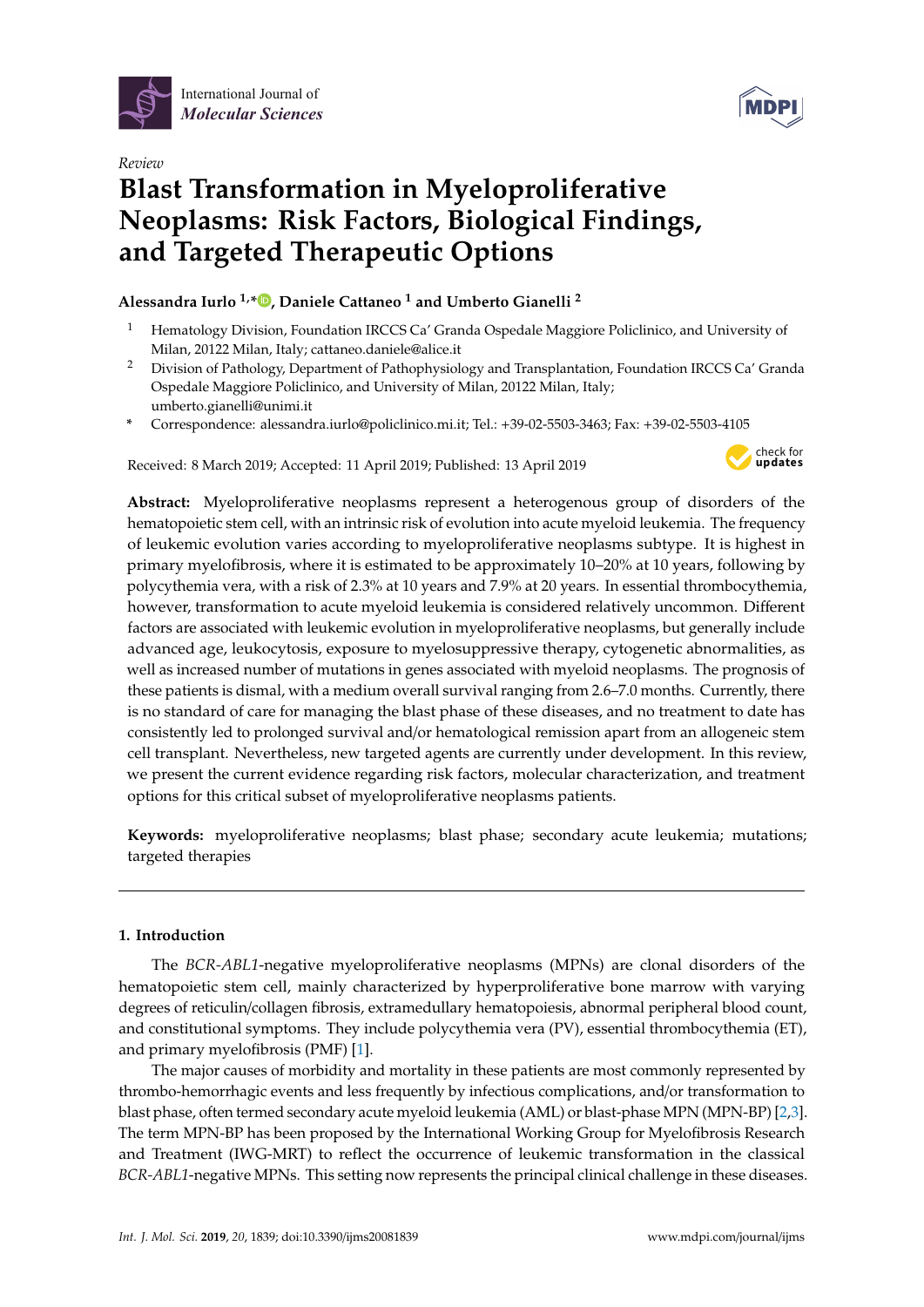The frequency of leukemic evolution varies according to MPN subtype. It is highest in PMF, where it is estimated to be approximately 10–20% at 10 years, following by PV, with a risk of 2.3% at 10 years and 7.9% at 20 years [\[4–](#page-8-3)[6\]](#page-8-4). On the contrary, transformation to AML is relatively uncommon in ET. In detail, considering different studies, the incidence of AML evolution in ET has varied widely, from less than 1% to almost 10%. More precisely, the 10-year rates from earlier studies have ranged from 2.6% [\[7\]](#page-8-5) to 8.3–9.7% [\[8](#page-8-6)[–10\]](#page-8-7). However, after the clear definition of prefibrotic PMF and its precise distinction from ET, a remarkably lower rate of leukemic evolution of less than 1% at 10 years and 2% at 15 years in WHO-defined ET has been defined [\[11](#page-8-8)[,12\]](#page-8-9). In the literature, no significant difference in leukemic evolution has instead been reported between primary and secondary MF. Furthermore, we must consider that both PV and ET can also directly evolve into AML without going through an intermediate fibrotic stage. These data are also supported by an important multicenter study with more than 1500 *BCR-ABL1*-negative MPN patients, where the cumulative incidence of MPN-BP was 0.038 for ET, 0.068 for PV, and 0.142 for PMF [\[2\]](#page-8-1).

The prognosis of these patients is dismal, with a medium overall survival (OS) ranging from 2.6–7.0 months [\[13\]](#page-8-10). Currently, there is no standard of care in the management of MPN-BP and no treatment can significantly prolonged survival and/or obtain a hematological remission apart from an allogeneic stem cell transplant (ASCT).

In this review, we present the current evidence regarding molecular characterization and treatment options for this subset of MPN patients.

#### **2. Clinical Risk Factors**

Even though risk factors for leukemic evolution in *BCR-ABL1*-negative MPNs vary according to the specific MPN subtype, they generally include advanced age, leukocytosis, exposure to myelosuppressive therapy, cytogenetic abnormalities, as well as an increased number of mutations in genes associated with myeloid neoplasms.

In particular, independent risk factors for leukemic transformation in PMF included peripheral blood (PB) blast >3% and platelet count <100  $\times$  10<sup>9</sup> L [\[14\]](#page-8-11). Using these risk factors, leukemic transformation was reported in only 6% of the patients if both risk factors were absent and in 18% of the patients if one or both risk factors were present. Leukocytosis ( $>$ 30  $\times$  10<sup>9</sup> L), and red blood cell (RBC) transfusion need were also associated with an increased risk of leukemic transformation in PMF, with an incidence at  $7.4 \times 100$  persons per year in RBC-transfused patients vs.  $1.5 \times 100$  persons per year in non-transfused patients (*p* < 0.001) [\[15](#page-8-12)[,16\]](#page-8-13). Treatments with hydroxyurea, thalidomide, or many other drugs were not found to be associated with an increased risk of leukemic transformation, even though a potential detrimental effect from erythropoiesis stimulating agents and danazol was reported. Other proposed risk factors include increased serum interleukin 8 [\[17\]](#page-9-0), or C-reactive protein levels, age >65 years, and PB blast count >1% [\[18\]](#page-9-1).

Unfavorable karyotype together with thrombocytopenia were then identified as being the most important risk factors for leukemic evolution in PMF [\[19\]](#page-9-2). The latter was reported in 6% and 12% of patients at 5 and 10 years, respectively, in the absence of any risk factor, whereas it was substantially higher in patients with one or more risk factors, i.e. 18% and 31% at 5 and 10 years, respectively [\[15\]](#page-8-12). More recent studies have confirmed the adverse effect of specific cytogenetic abnormalities, with a 2-year rate of leukemic transformation of 29.4% in patients with a monosomal karyotype as compared with 8.3% if a complex karyotype was documented [\[20\]](#page-9-3).

With regards to PV, historical treatments, such as P32, chlorambucil, or pipobroman, have been clearly demonstrated to be associated with a higher risk of leukemic transformation [\[21,](#page-9-4)[22\]](#page-9-5). Other factors, including age >61 years [\[23](#page-9-6)[,24\]](#page-9-7), leukocyte count >15  $\times$  10<sup>9</sup> L [23[,25\]](#page-9-8), and an abnormal karyotype [\[23\]](#page-9-6) have also been associated with a higher risk of leukemic transformation. In contrast, there was no objective evidence in recent studies that hydroxyurea is leukemogenic [\[21](#page-9-4)[,23\]](#page-9-6), despite the controversy surrounding this agent and the issue of leukemogenicity.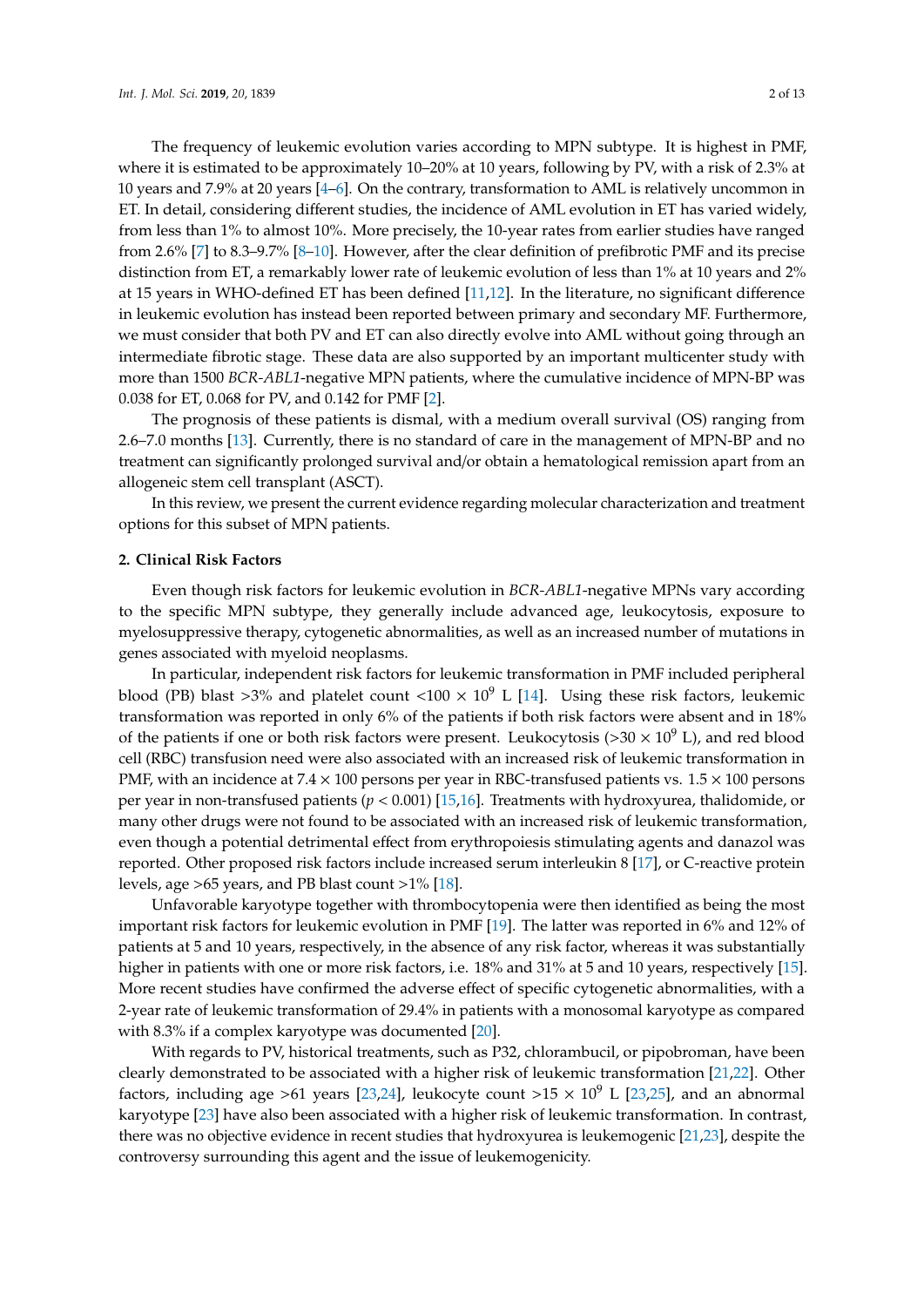Concerning ET, Gangat et al. [\[26\]](#page-9-9) identified anemia, extreme thrombocytosis (>1000  $\times$  10<sup>9</sup> L), and age as independent risk factors for leukemic transformation in this subset of MPN patients. In detail, the risk of leukemic transformation was low at 0.4% if both the aforementioned risk factors were absent, and was significantly higher at 4.8% and 6.5% in the presence of one or both risk factors, respectively  $(p < 0.001)$ . Interestingly, many important retrospective case series have supported the absence of any convincing evidence for drug leukemogenicity in ET [\[27\]](#page-9-10), even though reports to the contrary have also to be mentioned [\[8\]](#page-8-6).

### **3. Biological Risk Factors**

As reported above, a complex/monosomal karyotype represents an important risk factor for leukemic evolution, as a favorable karyotype is infrequent in MPN-BP.

Concerning the molecular profile, if driver mutations are important in MPN pathogenesis, they also have a critical prognostic role in terms of leukemic transformation. It is best recognized for PMF patients, where a higher risk has been associated with the so-called triple-negative molecular status (i.e., with no *JAK2*, *CALR*, or *MPL* mutations) [\[2\]](#page-8-1).

However, it is now clear that *BCR-ABL1*-negative MPNs are molecularly complex and are associated with several other recurrent gene mutations, including those involving epigenetic modifiers and spliceosome machinery (Table [1\)](#page-2-0). Using a candidate gene approach, five mutated genes including *ASXL1*, *SRSF2*, *EZH2*, *IDH1*, and *IDH2*, which are reported to occur in 25–30% of all PMF patients, were associated with shorter OS and leukemia-free survival (LFS), defining a high-molecular risk (HMR) category [\[28\]](#page-9-11). In detail, the presence of two or more HMR mutations was associated with the worst outcome, in particular with a significantly shortened LFS (HR 6.2, 95% CI 3.5–10.7) [\[2\]](#page-8-1). The contribution of these mutations in conferring high risk for leukemic transformation was reported in other studies as well [\[28](#page-9-11)[–32\]](#page-9-12). Subsequently, a Mayo Clinic study of targeted sequencing in PMF identified mutations in other genes, such as *CBL*, *RUNX1*, *CEBPA*, *SH2B3*, and *KIT*, as interindependent risk factors for OS and LFS [\[30\]](#page-9-13). With regards to PV, *ASXL1*, *SRSF2*, *RUNX1*, and *IDH2*, these were identified as adverse variants or mutations based on their effect on OS, LFS, or MF-free survival [\[33\]](#page-9-14). More recent studies have examined their role also in the development of leukemia in ET, identifying *TP53*, *EZH2*, *SRSF2*, and *IDH2* variants or mutations as being associated with a higher risk of leukemic transformation [\[33\]](#page-9-14).

<span id="page-2-0"></span>

| Gene              | <b>Gene Function</b>       | Chromosome<br>Location | Prognostic Significance   | References         |
|-------------------|----------------------------|------------------------|---------------------------|--------------------|
| ASXL1             | Epigenetic regulation      | 20q11.1                | Adverse in PV and PMF     | $[28 - 30]$        |
| SRSF <sub>2</sub> | mRNA processing            | 17q25.1                | Adverse in PV, ET and PMF | [28, 30]           |
| EZH <sub>2</sub>  | Epigenetic regulation      | 7q36.1                 | Adverse in ET and PMF     | [28, 30]           |
| IDH1              | Epigenetic regulation      | 2q33.3                 | Adverse in PMF            | $[28, 30 - 32]$    |
| IDH <sub>2</sub>  | Epigenetic regulation      | 15q26.1                | Adverse in PV, ET and PMF | $[28, 30 - 32]$    |
| CBL.              | Cell signaling pathways    | 11q23.3                | Adverse in PMF            | [30]               |
| RUNX1             | Transcriptional regulation | 21q22.12               | Adverse in PV and PMF     | [30]               |
| <b>CEBPA</b>      | Transcriptional regulation | 19q13.1                | Adverse in PMF            | [30]               |
| SH2B3             | mRNA processing            | 12q24                  | Adverse in ET and PMF     | $\lceil 30 \rceil$ |
| KIT               | Tyrosine kinase receptor   | 4q11                   | Adverse in PMF            | [30]               |
| TP <sub>53</sub>  | Transcriptional regulation | 17p13.1                | Adverse in ET             | [33]               |

**Table 1.** Biological Risk Factors.

## **4. Morphological and Histological Characteristics of MPN Progression**

In the updated version of the WHO classification of tumors of the hematopoietic and lymphoid tissues [\[1\]](#page-8-0), specific criteria to define the accelerated phase (AP) and BP of *BCR-ABL1*-negative MPNs have been included. Accordingly, the finding of 10-19% of blasts in the PB and/or in the bone marrow (BM), as well as the immunohistochemical detection of an increased number of CD34+ cells with cluster formation and/or an abnormal endosteal location in the BM [\[34,](#page-9-15)[35\]](#page-10-0), indicate an AP of the disease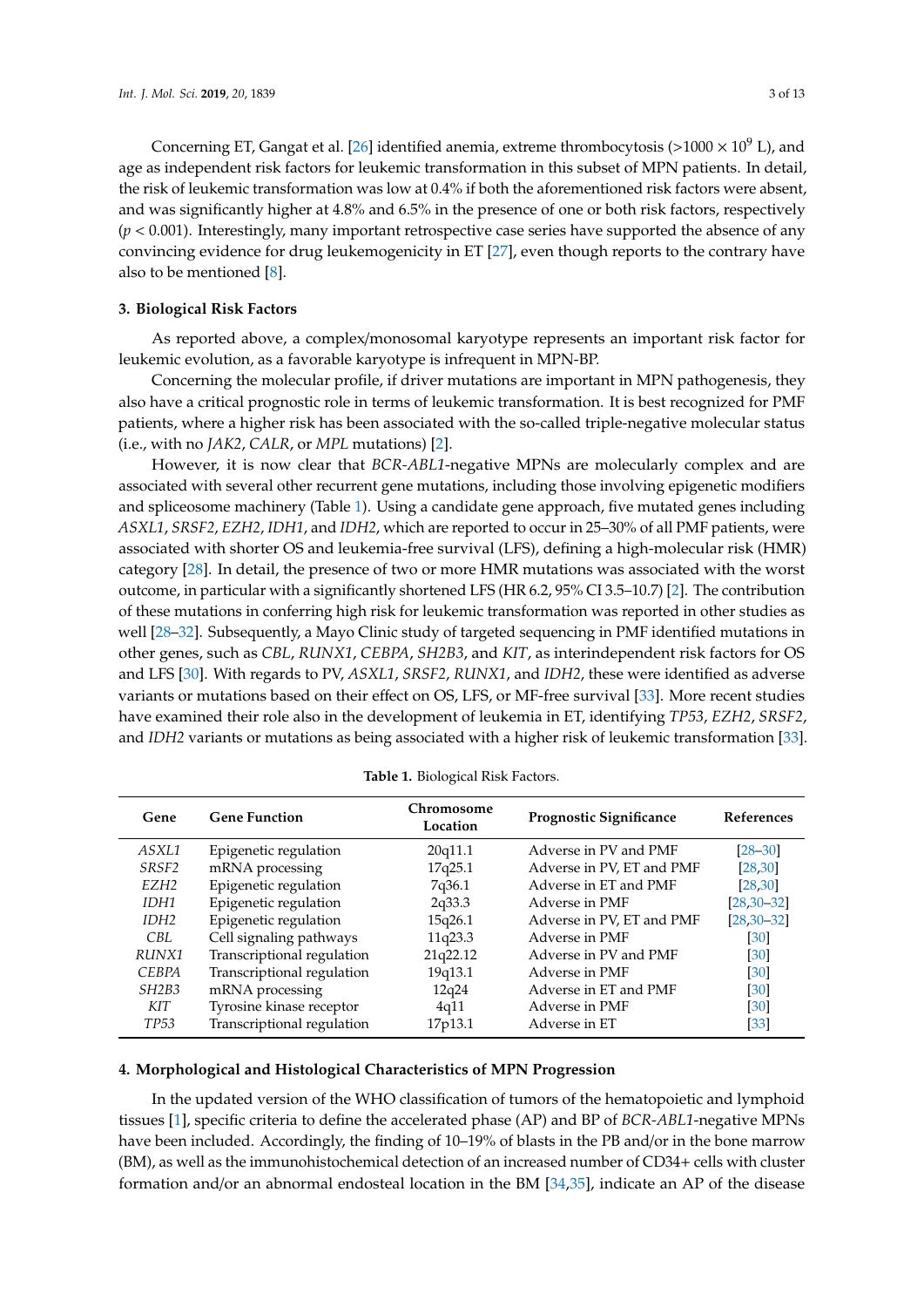(Figure 1A). This definition clearly highlights the importance of a proper [e](#page-3-0)valuation of both BM aspirate and trephine biopsy. In the latter, a very detailed evaluation of the CD34+ blasts needs to be performed, and trephine biopsy. In the latter, a very detailed evaluation of the CD34+ blasts needs to be performed,<br>not only limited to the simple assessment of their percentage, but also of their clustering and abnormal localization near the [b](#page-3-0)ony trabeculae (Figure 1B,C). Due to their clinical importance, either blasts clustering or their paratrabecular localization are two concepts that need to be "metabolized" by both the pathologists and hematologists. Finally, the detection of more than 20% of blasts is diagnostic of BP. However, discordance in the content of PB vs BM is often seen. PB vs BM is often seen.

<span id="page-3-0"></span>

**Figure 1.** (**A**) Primary myelofibrosis in accelerated phase (AP). Myeloid hyperplasia with increased **Figure 1.** (**A**) Primary myelofibrosis in accelerated phase (AP). Myeloid hyperplasia with increased number of immature precursors and blasts together with large to giant megakaryocytes with number of immature precursors and blasts together with large to giant megakaryocytes with hyperlobulated nuclei. (**B**). CD34 immunostaining highlighting the increased number of blasts their cluster formation. (**C**) Paratrabecular localization of CD34-positive blasts suggests and their cluster formation. (**C**) Paratrabecular localization of CD34-positive blasts suggests myeloproliferative neoplasm (MPN)-AP. (**D**) AML (M6-FAB) evolution of a case of polycythemia myeloproliferative neoplasm (MPN)-AP. (**D**) AML (M6-FAB) evolution of a case of polycythemia vera vera (PV). (**E**) Anti-E-cadherin immunostaining documenting the protein expression in the majority (PV). (**E**) Anti-E-cadherin immunostaining documenting the protein expression in the majority of acute myeloid leukemia (AML) (FAB-M6) blasts.

Blast-phase MPNs commonly involved the myeloid lineage, being the lymphoid lineage only Blast-phase MPNs commonly involved the myeloid lineage, being the lymphoid lineage only rarely involved. The morphological and cytogenetic characteristics of MPN-BP have been reported rarely involved. The morphological and cytogenetic characteristics of MPN-BP have been reported to be different from primary (de novo) AML. According to the French-American-British (FAB) classification of AML, erythroleukemia (FAB-M6) (Figure [1D](#page-3-0),E) and megakaryoblastic leukemia (FAB-M7) were the most common subtype reported in MPB-BP. In this context, it must be remembered that even if rarely, patients with MPN may present at diagnosis in the AP or BP of the disease [\[1,](#page-8-0)[36\]](#page-10-1).

Interestingly, the percentage of blasts suggesting MPN progression is going to be investigated in a cooperative European and American effort, also involving our group. In detail, 114 patients with a diagnosis of *BCR-ABL1*-negative MPN have been collected. Inclusion criteria included: increased PB  $(\geq 2\%)$  and/or BM ( $\geq 5\%$ ) blasts, presence of dysplastic features, persistent leukocytosis ( $\geq 15 \times 10^9$  L) or monocytosis ( $\geq$ 1 × 10<sup>9</sup> L), and extreme thrombocytosis ( $\geq$ 1000 × 10<sup>9</sup> L). On follow-up, 22 (22%)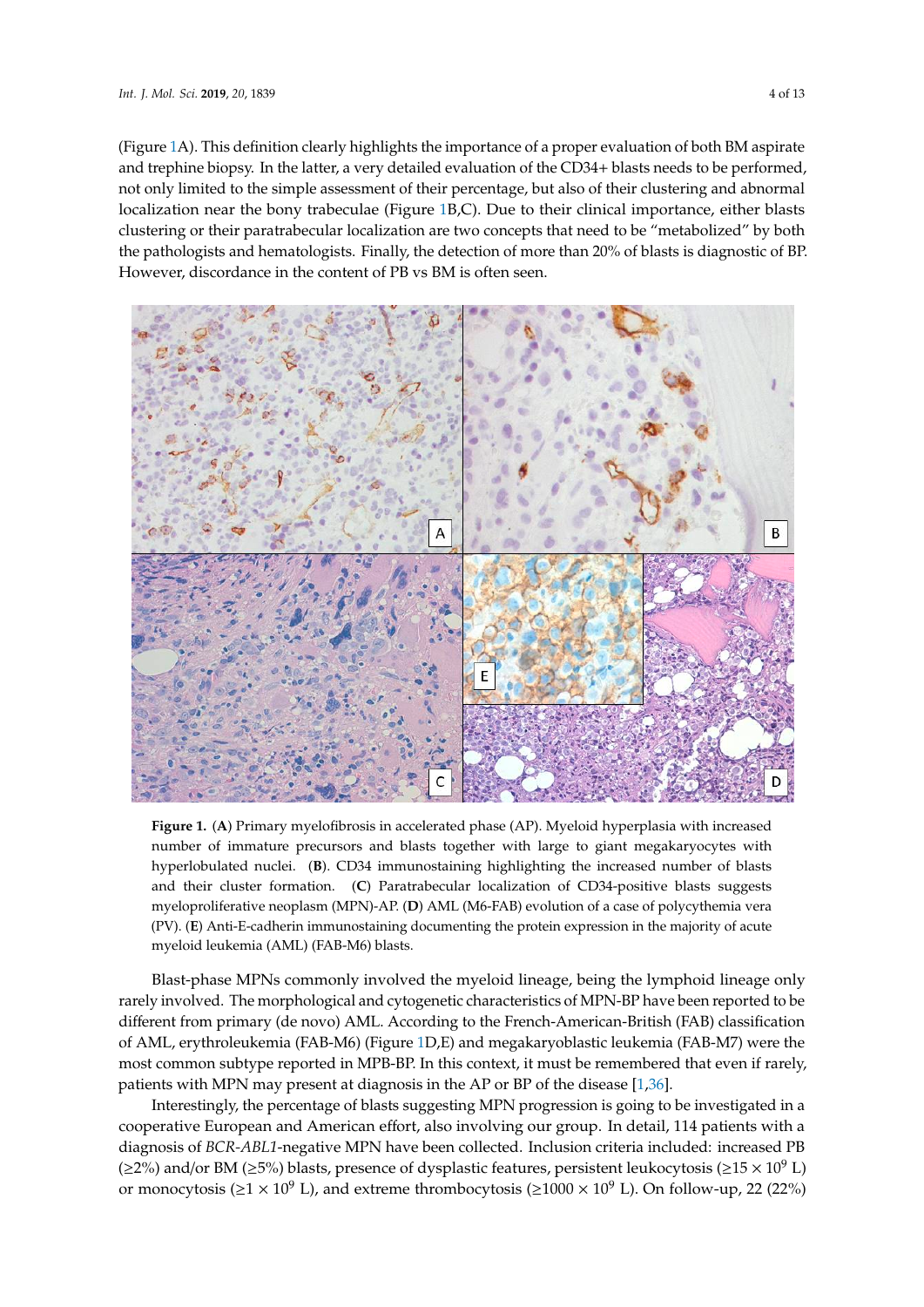patients developed AP and 19 (19%) BP. Forty-seven patients (41%) expired after a median follow-up of 11 months from disease progression, as compared to 2/40 (5%) control patients (*p* < 0.0001). Furthermore, there was no significant difference in OS between patients with AP and other types of progression. Accordingly, a review of the blasts threshold to define AP of *BCR-ABL1*-negative MPNs could be proposed [\[37\]](#page-10-2).

However, types of progression other than blast percentage increase have been described in MPNs. In particular, a cohort of 10 PMF patients developed absolute monocytosis during the disease course. It arose at a median interval of 42 months from diagnosis (range: 1-180), persisting for a median period of 23 months (range: 2–57). Among these patients, five died after developing monocytosis (range: 20–188 months), and two experienced worsening disease with transfusion dependence. Interestingly, four of nine patients analyzed showed *KRAS* mutation in codon 12 or 13 with a low allelic burden. On this basis, the development of monocytosis during PMF has been proposed as an AP of the disease [\[38\]](#page-10-3). Clearly, a previous diagnosis of chronic myelomonocytic leukemia as a de novo disease should be ruled out. The latter is a myelodysplastic/myeloproliferative neoplasm of variable, but usually unfavorable, prognosis which is mainly characterized by the presence of absolute monocytosis ( $\geq 1 \times 10^9$  L), sustained for more than 3 months, together with dysplastic features involving one or more myeloid lineages [\[1\]](#page-8-0).

Considering instead PV patients, in a previous study involving the same cooperative group, absolute neutrophilic leukocytosis ( $\geq$ 13 × 10<sup>9</sup> L) developed at or around the time of evolution in post-polycythemic MF, was associated with a worse outcome: four patients out of 10 died after developing leukocytosis and one experienced worsening disease. In addition, when compared with a control group of post-polycythemic MF patients (*n* = 23) who never developed persistent leukocytosis, the former showed a shorter OS, suggesting that persistent leukocytosis could be associated with an overall more aggressive course of the disease [\[39\]](#page-10-4). Interestingly, the development of leukocytosis was not associated with changes in *JAK2* and *BCR-ABL1* status or cytogenetic evolution. Furthermore, the mutational status of *CSF3R*, *SETBP1*, and *SRSF2*, genes associated with other chronic myeloid neoplasms with neutrophilic leukocytosis, was investigated, but no mutation was detected.

#### **5. Karyotype**

Karyotype has an important role in prognosis, it having an adverse effect. Usually, it is reported as abnormal and most often is labeled as "high risk", based on monosomal karyotype or monosomy 7, single or multiple abnormalities including inv(3)(q21.3q26.2)/t(3;3)(q21.3;q26.2) or i(17)(q10). In addition, the cytogenetic profile was similar between post-PMF and post-PV/ET MPN-BP [\[40\]](#page-10-5).

#### **6. Molecular Profile**

According to what has been previously reported, analysis of paired samples in chronic phase MPN vs. MPN-BP has clearly demonstrated that more than one signaling pathway is associated with leukemic transformation. In addition, *JAK2*-mutated chronic phase disease transformed into *JAK2*-mutated MPN-BP in some patients, whereas in other cases the *JAK2* mutation was not detected further [\[41,](#page-10-6)[42\]](#page-10-7). Accordingly, the transforming event which leads to AML could occur in a pre-*JAK2*-mutated ancestral clone, or chronic phase MPN could be biclonal from its outset.

The mutational profile of MPN-BP is different from that of de novo AML. Indeed, in contrast to the latter, in which mutations in *FLT3*, *NPM1*, and *DNMT3A* are predominate, MPN-BP is frequently associated with mutations in *IDH1*, *IDH2*, *TET2*, *SRSF2*, *ASXL1*, and *TP53* [\[43](#page-10-8)[–46\]](#page-10-9). Knowledge of the molecular events and clonal dynamics associated with leukemic transformation in MPNs has been greatly improved in recent years by high-throughput sequencing techniques. In particular, in a recent study which analyzed serial samples from 143 MPN patients by means of next generation sequencing (NGS), it was demonstrated that most mutations were already present at MPN diagnosis, with only very few additional mutations being acquired during the follow-up. Of note, in some patients who evolved to the BP of their disease, *TP53* somatic mutations were present for many years at a low allelic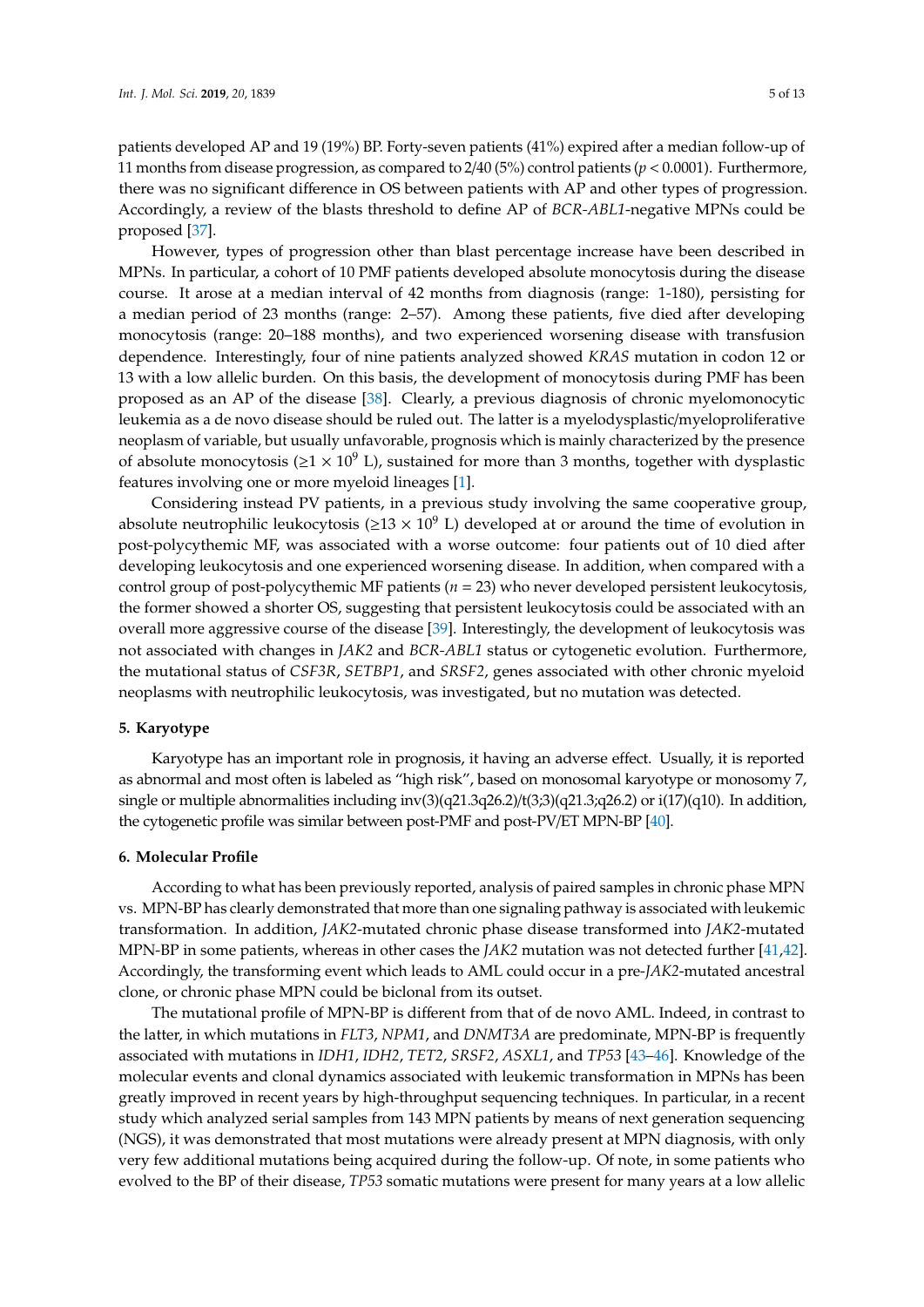burden in the chronic phase of the disease, with loss of heterozygosity resulting in clone expansion and AML transformation [\[47\]](#page-10-10).

#### **7. Therapy**

*BCR-ABL1*–negative MPNs in accelerated or blast phase of the disease have been associated with a poor response to therapy and severely shortened survival [\[19](#page-9-2)[,48](#page-10-11)[,49\]](#page-10-12).

Conventional antileukemic therapy has limited efficacy in this setting for patients, and current therapeutic strategies for MPN-BP and AP rarely offer more than palliative benefit [\[6](#page-8-4)[,49](#page-10-12)[–51\]](#page-10-13). Thus, MPN-BP represents an area of urgent clinical need.

At present, ASCT is the best therapeutic option, but initially requires intensive chemotherapy to reduce the disease burden to become eligible. However, in most patients, ASCT is not feasible, mainly due to advanced age, significant comorbidities, and poor performance status, and consequently fewer than 10% of patients undergo a transplant [\[6\]](#page-8-4).

Patients ineligible for ASCT are treated with supportive therapy and non-intensive chemotherapy, like hypomethylating agents (Table [2\)](#page-5-0), because the benefit of intensive therapy is now limited only to patients who can undergo a transplant.

<span id="page-5-0"></span>

| <b>Treatment</b><br>Approach | <b>Patient Population</b>                                    | Survival<br><b>Results</b>            |             | <b>References</b> |
|------------------------------|--------------------------------------------------------------|---------------------------------------|-------------|-------------------|
|                              | MPN-BP $(n = 26)$ ;<br>MPN-AP $(n = 28)$                     | ORR, 52% with azacitidine             | 11 months   | [52]              |
| <b>HMAs</b>                  | MPN-BP $(n = 19)$                                            | ORR, 47% with azacitidine             | 9.9 months  | $[53]$            |
|                              | MPN-BP $(n = 21)$ ;<br>MPN-AP $(n = 13)$ ;<br>PMF $(n = 11)$ | ORR in MPN-BP,<br>29% with decitabine | 6.9 months  | $[54]$            |
|                              | $R/R$ AML $(n = 38)$ ,<br>including MPN-BP<br>$(n = 18)$     | CR/CRi 17%                            | NR.         | [55]              |
| JAK inhibition               | $R/R$ AML $(n = 28)$ ,<br>including MPN-BP<br>$(n=7)$        | ORR, 0%                               | NR.         | [56]              |
| JAK inhibition<br>$+$ HMAs   | MPN-BP/AP<br>$(n = 21)$                                      | ORR; 33%                              | 10.4 months | $[57]$            |
|                              | MPN-BP $(n = 10)$                                            | ongoing                               | NR          | [58]              |
|                              |                                                              | $-1$ $-1$ $-1$<br>$\sim$ nn           |             |                   |

| Table 2. Conventional therapeutic options. |  |
|--------------------------------------------|--|
|                                            |  |

Abbreviations: HMAs, hypomethylating agents; ORR, overall response rate.

## **8. Supportive Therapy**

This approach included antibiotics, RBC, and/or platelet transfusions, and oral chemotherapy with hydroxyurea for prevention of leukostasis. However, none of these regimens has been shown to be able to produce an effective response, and the median OS with these approaches is only 2.0 months (range 0.0–20.1 months) [\[59\]](#page-11-6).

#### **9. Hypomethylating Agents**

Effectively-targeted chemotherapeutic agents that are currently available include two hypomethylating agents that have been approved by the US FDA for MPN-BP. These are 5-azacytidine (azacytidine) and 5-aza-2'deoxycitidine (decitabine). The rationale for their use is based on the observation that hypermethylation of p15/p16 gene promoter sites has been reported in patients with MPN-BP, but not in the chronic phase of these diseases [\[60\]](#page-11-7). These genes block normal myeloid cells differentiation, thus, their inhibitors are used for the treatment of these diseases. However,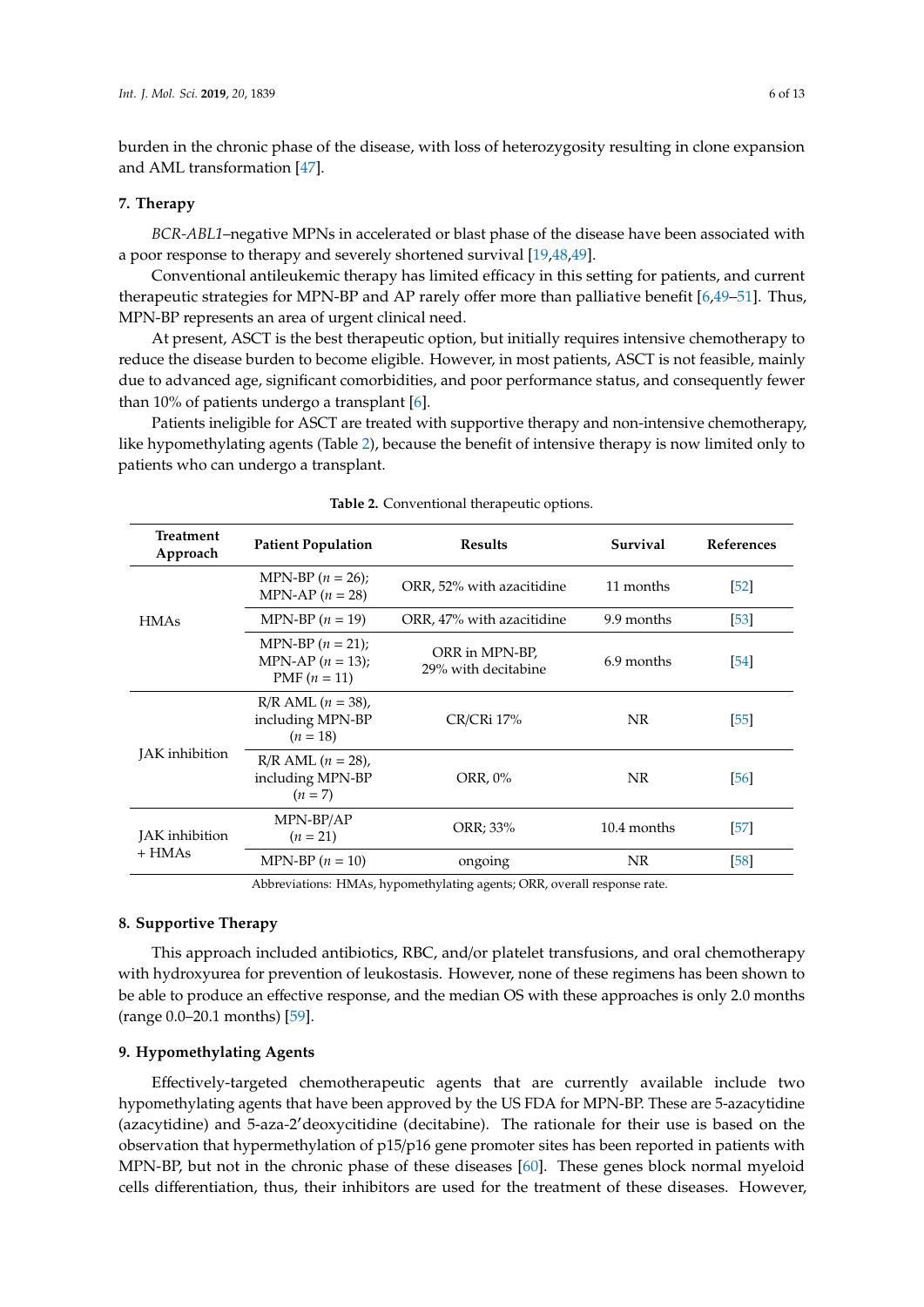their exact mechanism of action has yet to be understood. Both agents incorporate into DNA, with azacytidine additionally incorporating into RNA. Then, they form a covalent complex with the DNA methyltransferase enzyme, leading to its trapping and degrading, and to the subsequent DNA hypomethylation. Even though at very high doses the cytotoxic effects of these agents predominate, lower doses allow hypomethylation, resulting therefore in epigenetic modulation [\[61\]](#page-11-8).

#### *9.1. Azacitidine*

Azacitidine is administrated at a dosage of 75 mg/m<sup>2</sup> subcutaneously for 7 days every 28 days, for up to 6 cycles, consecutively.

In a study of 26 azacitidine-treated patients, a 38% response rate (median time to response: 9 months) with an OS of 8 months was reported. Interestingly, the authors observed better responses in post-ET, as opposed to post-PV, MPN-BP, though with no significant OS difference [\[52\]](#page-10-14). Another study which reviewed MPN-BP patients treated with azacitidine found a median OS better than that of their historical controls (9.9 months). Once again, the median survival of patients achieving a complete response (CR) was even better at 19.6 months [\[53\]](#page-11-0).

Therefore, it can be concluded that hypomethylating agents should be considered for patients who are ineligible for ASCT [\[54\]](#page-11-1). In addition, potential roles of this agent include providing disease control until an ASCT donor is available, acting as adjuvant for induction therapy (in particular for patients with a complex karyotype), and serving as a substitute agent in intensive chemotherapy during the pre-ASCT period [\[62\]](#page-11-9).

## *9.2. Decitabine*

The use of decitabine has demonstrated efficacy with a median survival beyond 9 months [\[63\]](#page-11-10). It is administrated at a dosage of 20 mg/m $^2$  intravenously over 1 h for 5 days every 28 days, for up to 6 cycles, consecutively. This hypomethylating agent has been used also in MF to alleviate splenomegaly and anemia [\[59](#page-11-6)[,60\]](#page-11-7).

Decitabine compares favorably with either supportive care or intensive induction chemotherapy. However, it requires support with both RBC and platelet transfusions, owing to the common adverse effect of myelosuppression.

Combination therapy of decitabine and the *JAK2* inhibitor ruxolitinib has also shown promising activity [\[55](#page-11-2)[,56\]](#page-11-3). In particular, in a recent report, the overall response rate by protocol-defined criteria (complete remission with incomplete count recovery + partial remission) was 53% [\[57\]](#page-11-4). This association was in general well tolerated and demonstrated potentially promising clinical activity [\[58\]](#page-11-5).

#### **10. Other Therapies**

Despite these encouraging findings, the response duration of hypomethylating agents is short, and therefore, other therapies need to be evaluated as well.

Among the most promising ones, CPX-351 is a liposome formulation of cytarabine and daunorubicin which are encapsulated in a fixed 5:1 molar ratio. This delivery system improved drug concentration in BM and its uptake into blasts, determining superior antileukemic efficacy in vivo [\[64](#page-11-11)[,65\]](#page-11-12). In addition, this new formulation seems to be able to overcome other resistance mechanisms, such as P-glycoprotein efflux and other first-pass metabolism [\[66\]](#page-11-13). In May 2016, it received US FDA approval for therapy-related or secondary AML. Moreover, the improved survival (median, 10 months with CPX-351 vs 6 months with the standard "7 + 3" therapy; *p* = 0.005) reported in the relevant phase III trial of CPX-351 involved older patients and high-risk AML, including therapy-related AML, and with antecedent myelodysplastic syndrome (MDS) or chronic myelomonocytic leukemia [\[67\]](#page-11-14). However, frail subjects may be particularly prone to mortality, mainly due to sepsis, hemorrhagic complications, and myelosuppression. As the practicality of dose adjustment is now limited by the availability of a fixed molar ratio, the most reasonable strategy would be to use full-dose CPX-351 only in relatively fit patients who are expected to tolerate it [\[68\]](#page-11-15).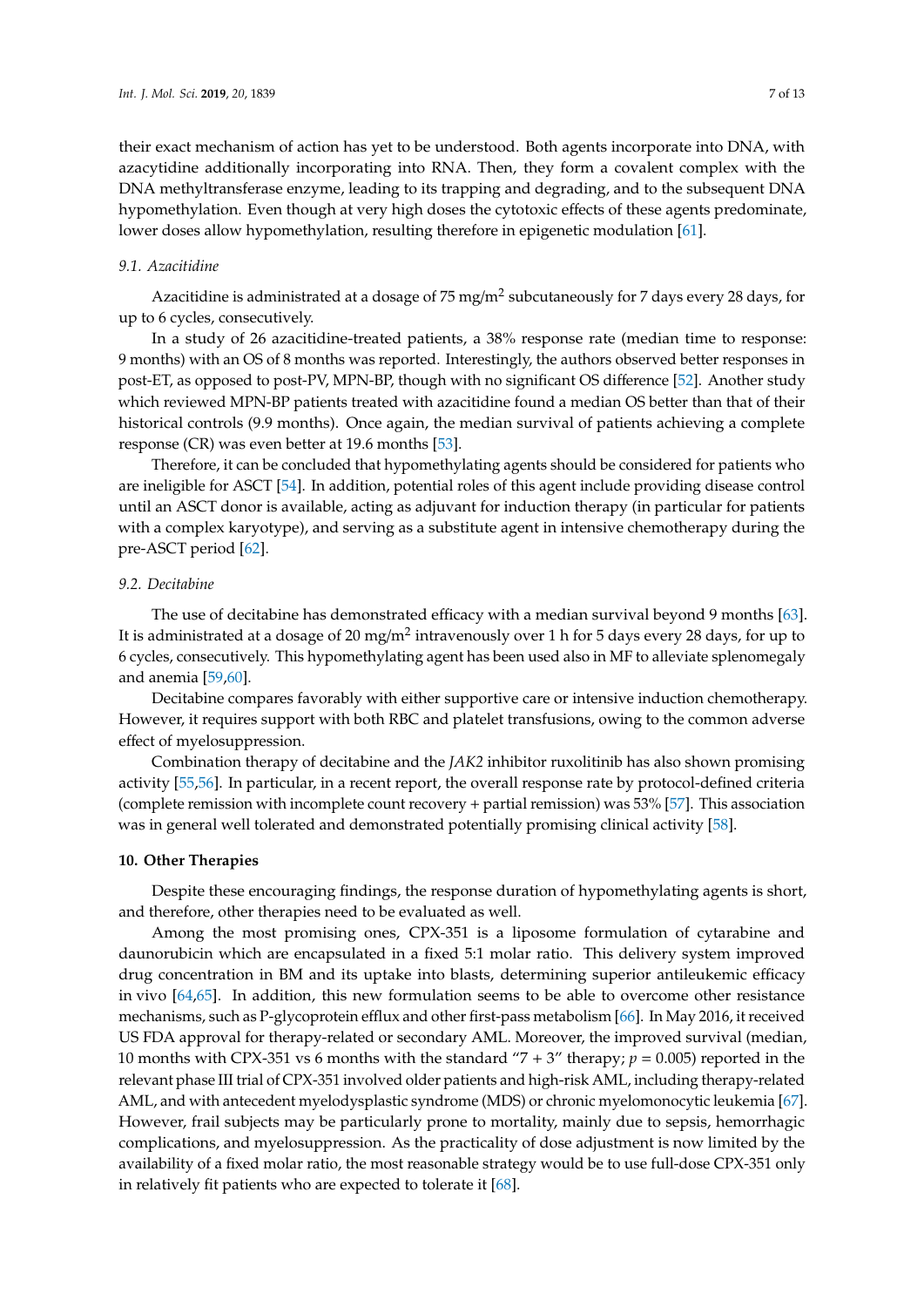Another possible therapeutic target is now represented by the family of bromodomain and extraterminal domain (BET) proteins. They are chromatin reader proteins that contain N-terminal, double-tandem bromodomains that bind to the acetylated lysine on the nucleosomal histones and transcription factors [\[69\]](#page-11-16). Their inhibitors (BETis) target epigenetic proteins in cancer and were studied in patient-derived MPN blast progenitor cells and exhibited activity-inducing apoptosis and inhibiting growth. In detail, the authors demonstrated that co-treatment with BETi and *JAK* inhibitors is synergistically lethal against AML cells sensitive to *JAK* inhibitors, whereas combined therapy with BETi and heat shock protein 90 inhibitors exerts synergistic lethality against AML cells which are resistant to *JAK* inhibitors [\[70\]](#page-12-0).

Other agents which are currently under investigation include histone deacetylase inhibitors, target therapy against *IDH2* (enasidenib), CD33 (gemtuzumab ozogamycin), or BCL-2 (venetoclax) [\[71\]](#page-12-1).

Histone deacetylase inhibitors, including panobinostat, have been evaluated in small studies of MPN patients, showing an initial clinical improvement and a good safety profile [\[72](#page-12-2)[,73\]](#page-12-3).

Enasidenib effectively suppressed 2-hydroxyglutarate production, thus releasing myeloid blasts from differentiation block [\[74\]](#page-12-4). As an orally administered drug, it produced complete response (CR) and complete remission with incomplete hematologic recovery (CRi) in 26.6% of patients, with a distinct toxicity profile, the most important being *IDH* inhibitor-associated differentiation syndrome [\[75\]](#page-12-5).

Gemtuzumab ozogamycin initially received FDA approval for relapsed AML in May 2000, but was soon retired due to a lack of benefit when added to standard therapy in a phase III confirmatory study [\[76\]](#page-12-6). It was then reapproved in September 2017, based on new findings of improved event-free survival and 5-year OS and a reasonable safety profile [\[77](#page-12-7)[,78\]](#page-12-8).

The BCL-2 inhibitor venetoclax was only partially effective as monotherapy in relapsed/refractory AML (19% CR/CRi) [\[79\]](#page-12-9). Nevertheless, when used in combination with hypomethylating agents, CR/CRi rate increases up to 62% [\[80,](#page-12-10)[81\]](#page-12-11). Importantly, responses were achieved rapidly, and early mortality was low.

#### **11. Conclusions**

Leukemic evolution represents a critical complication in the natural history of *BCR-ABL1*-negative MPNs, with a frequency varying according to the specific MPN subtype. It is highest in PMF, following by PV and finally by ET.

Many different risk factors for leukemic evolution has been recognized, among them, a prominent role must be attributed to biological findings. In particular, a complex/monosomal karyotype represents an important risk factor, as a favorable karyotype is infrequent in MPN-BP. In addition, several recurrent gene mutations, including those involving epigenetic modifiers and spliceosome machinery, are involved in this phase of the disease.

The conventional antileukemic therapy has limited efficacy in this setting of patients and current therapeutic strategies rarely offer more than a palliative benefit. Nevertheless, based on new molecular acquisitions, new targeted agents are currently under development. In this context, participation of these patients in clinical trials should be strongly encouraged.

**Author Contributions:** A.I., D.C. and U.G. revised the literature and wrote the manuscript.

**Funding:** The authors have no external funding sources to disclose.

**Conflicts of Interest:** The authors declare no conflict of interest.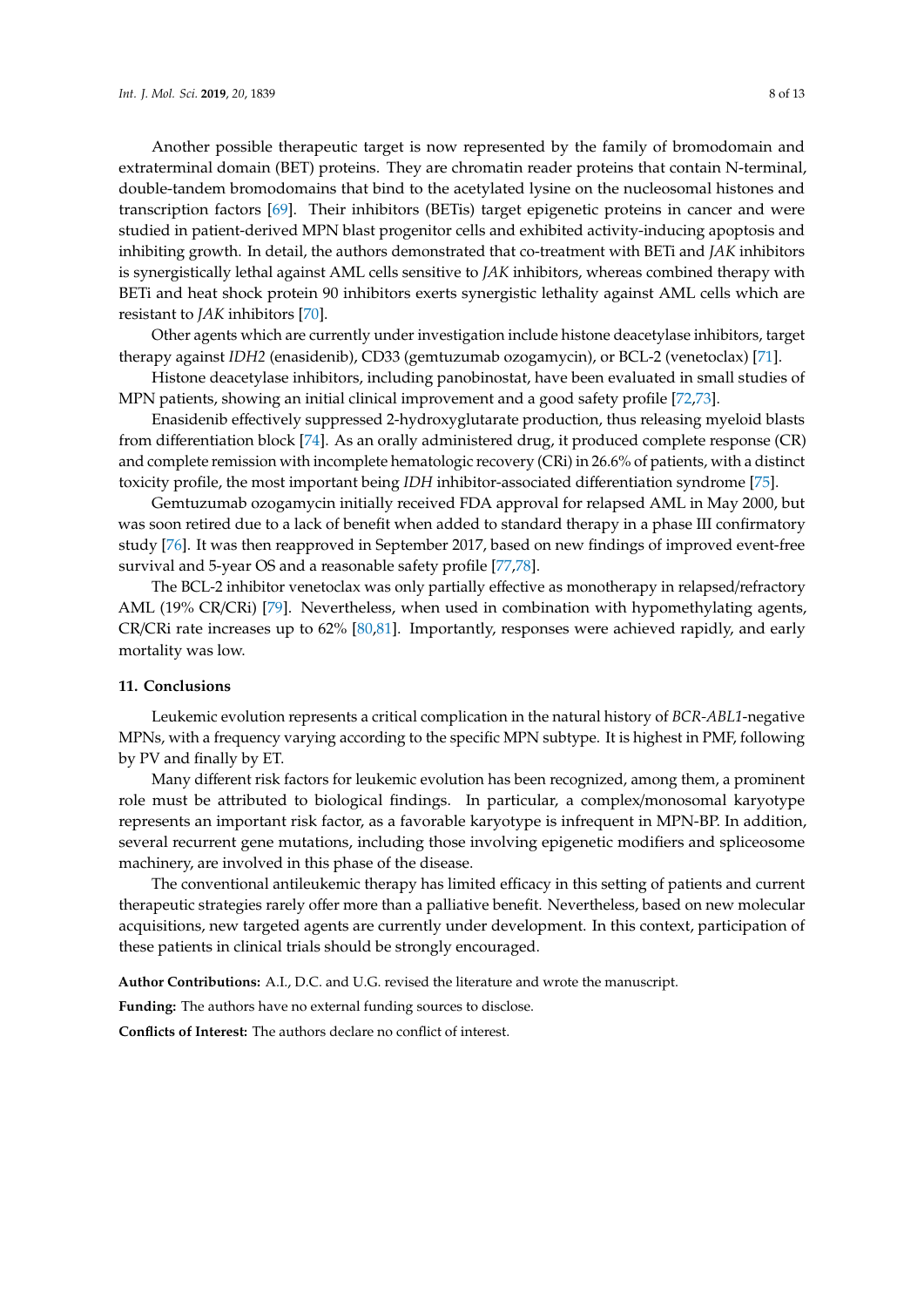## **References**

- <span id="page-8-0"></span>1. Arber, D.A.; Orazi, A.; Hasserjian, R.; Thiele, J.; Borowitz, M.J.; Le Beau, M.M.; Bloomfield, C.D.; Cazzola, M.; Vardiman, J.W. The 2016 revision to the World Health Organization classification of myeloid neoplasms and acute leukemia. *Blood* **2016**, *127*, 2391–2405. [\[CrossRef\]](http://dx.doi.org/10.1182/blood-2016-03-643544) [\[PubMed\]](http://www.ncbi.nlm.nih.gov/pubmed/27069254)
- <span id="page-8-1"></span>2. Tefferi, A.; Guglielmelli, P.; Larson, D.R.; Finke, C.; Wassie, E.A.; Pieri, L.; Gangat, N.; Fjerza, R.; Belachew, A.A.; Lasho, T.L.; et al. Long-term survival and blast transformation in molecularly annotated essential thrombocythemia, polycythemia vera, and myelofibrosis. *Blood* **2014**, *124*, 2507–2513. [\[CrossRef\]](http://dx.doi.org/10.1182/blood-2014-05-579136) [\[PubMed\]](http://www.ncbi.nlm.nih.gov/pubmed/25037629)
- <span id="page-8-2"></span>3. Noor, S.J.; Tan, W.; Wilding, G.E.; Ford, L.A.; Barcos, M.; Sait, S.N.; Block, A.W.; Thompson, J.E.; Wang, E.S.; Wetzler, M.; et al. Myeloid blastic transformation of myeloproliferative neoplasms—A review of 112 cases. *Leuk. Res.* **2011**, *35*, 608–613. [\[CrossRef\]](http://dx.doi.org/10.1016/j.leukres.2010.07.031)
- <span id="page-8-3"></span>4. Abdulkarim, K.; Girodon, F.; Johansson, P.; Maynadié, M.; Kutti, J.; Carli, P.M.; Bovet, E.; Andréasson, B. AML transformation in 56 patients with Ph- MPD in two well defined populations. *Eur. J. Haematol.* **2009**, *82*, 106–111. [\[CrossRef\]](http://dx.doi.org/10.1111/j.1600-0609.2008.01163.x) [\[PubMed\]](http://www.ncbi.nlm.nih.gov/pubmed/19134023)
- 5. Cervantes, F.; Tassies, D.; Salgado, C.; Rovira, M.; Pereira, A.; Rozman, C. Acute transformation in nonleukemic chronic myeloproliferative disorders: Actuarial probability and main characteristics in a series of 218 patients. *Acta Haematol.* **1991**, *85*, 124–127. [\[CrossRef\]](http://dx.doi.org/10.1159/000204873) [\[PubMed\]](http://www.ncbi.nlm.nih.gov/pubmed/2042444)
- <span id="page-8-4"></span>6. Tam, C.S.; Nussenzveig, R.M.; Popat, U.; Bueso-Ramos, C.E.; Thomas, D.A.; Cortes, J.A.; Champlin, R.E.; Ciurea, S.E.; Manshouri, T.; Pierce, S.M.; et al. The natural history and treatment outcome of blast phase BCR-ABL—Myeloproliferative neoplasms. *Blood* **2008**, *112*, 1628–1637. [\[CrossRef\]](http://dx.doi.org/10.1182/blood-2008-02-138230) [\[PubMed\]](http://www.ncbi.nlm.nih.gov/pubmed/18566326)
- <span id="page-8-5"></span>7. Passamonti, F.; Rumi, E.; Arcaini, L.; Boveri, E.; Elena, C.; Pietra, D.; Boggi, S.; Astori, C.; Bernasconi, P.; Varettoni, M.; et al. Prognostic factors for thrombosis, myelofibrosis, and leukemia in essential thrombocythemia: A study of 605 patients. *Haematologica* **2008**, *93*, 1645–1651. [\[CrossRef\]](http://dx.doi.org/10.3324/haematol.13346)
- <span id="page-8-6"></span>8. Chim, C.S.; Kwong, Y.L.; Lie, A.K.; Ma, S.K.; Chan, C.C.; Wong, L.G.; Kho, B.C.; Lee, H.K.; Sim, J.P.; Chan, C.H.; et al. Long-term outcome of 231 patients with essential thrombocythemia: Prognostic factors for thrombosis, bleeding, myelofibrosis, and leukemia. *Arch. Intern. Med.* **2005**, *165*, 2651–2658. [\[CrossRef\]](http://dx.doi.org/10.1001/archinte.165.22.2651) [\[PubMed\]](http://www.ncbi.nlm.nih.gov/pubmed/16344424)
- 9. Girodon, F.; Dutrillaux, F.; Broséus, J.; Mounier, M.; Goussot, V.; Bardonnaud, P.; Chrétien, M.L.; Maynadié, M. Leukocytosis is associated with poor survival but not with increased risk of thrombosis in essential thrombocythemia: A population-based study of 311 patients. *Leukemia* **2010**, *24*, 900–903. [\[CrossRef\]](http://dx.doi.org/10.1038/leu.2010.5) [\[PubMed\]](http://www.ncbi.nlm.nih.gov/pubmed/20130601)
- <span id="page-8-7"></span>10. Cervantes, F.; Alvarez-Larrán, A.; Talarn, C.; Gómez, M.; Montserrat, E. Myelofibrosis with myeloid metaplasia following essential thrombocythaemia: Actuarial probability, presenting characteristics and evolution in a series of 195 patients. *Br. J. Haematol.* **2002**, *118*, 786–790. [\[CrossRef\]](http://dx.doi.org/10.1046/j.1365-2141.2002.03688.x)
- <span id="page-8-8"></span>11. Barbui, T.; Thiele, J.; Passamonti, F.; Rumi, E.; Boveri, E.; Ruggeri, M.; Rodeghiero, F.; d'Amore, E.S.; Randi, M.L.; Bertozzi, I.; et al. Survival and disease progression in essential thrombocythemia are significantly influenced by accurate morphologic diagnosis: An international study. *J. Clin. Oncol.* **2011**, *29*, 3179–3184. [\[CrossRef\]](http://dx.doi.org/10.1200/JCO.2010.34.5298)
- <span id="page-8-9"></span>12. Passamonti, F.; Rumi, E.; Pungolino, E.; Malabarba, L.; Bertazzoni, P.; Valentini, M.; Orlandi, E.; Arcaini, L.; Brusamolino, E.; Pascutto, C.; et al. Life expectancy and prognostic factors for survival in patients with polycythemia vera and essential thrombocythemia. *Am. J. Med.* **2004**, *117*, 755–761. [\[CrossRef\]](http://dx.doi.org/10.1016/j.amjmed.2004.06.032)
- <span id="page-8-10"></span>13. Tallarico, M.; Odenike, O. Secondary acute myeloid leukemias arising from philadelphia chromosome negative myeloproliferative neoplasms: Pathogenesis, risk factors, and therapeutic strategies. *Curr. Hematol. Malig. Rep.* **2015**, *10*, 112–117. [\[CrossRef\]](http://dx.doi.org/10.1007/s11899-015-0259-0)
- <span id="page-8-11"></span>14. Huang, J.; Li, C.Y.; Mesa, R.A.; Wu, W.; Hanson, C.A.; Pardanani, A.; Tefferi, A. Risk factors for leukemic transformation in patients with primary myelofibrosis. *Cancer* **2008**, *112*, 2726–2732. [\[CrossRef\]](http://dx.doi.org/10.1002/cncr.23505)
- <span id="page-8-12"></span>15. Dupriez, B.; Morel, P.; Demory, J.L.; Lai, J.L.; Simon, M.; Plantier, I.; Bauters, F. Prognostic factors in agnogenic myeloid metaplasia: A report on 195 cases with a new scoring system. *Blood* **1996**, *88*, 1013–1018. [\[PubMed\]](http://www.ncbi.nlm.nih.gov/pubmed/8704209)
- <span id="page-8-13"></span>16. Passamonti, F.; Rumi, E.; Elena, C.; Arcaini, L.; Merli, M.; Pascutto, C.; Cazzola, M.; Lazzarino, M. Incidence of leukaemia in patients with primary myelofibrosis and RBC-transfusion dependence. *Br. J. Haematol.* **2010**, *150*, 719–721. [\[CrossRef\]](http://dx.doi.org/10.1111/j.1365-2141.2010.08275.x)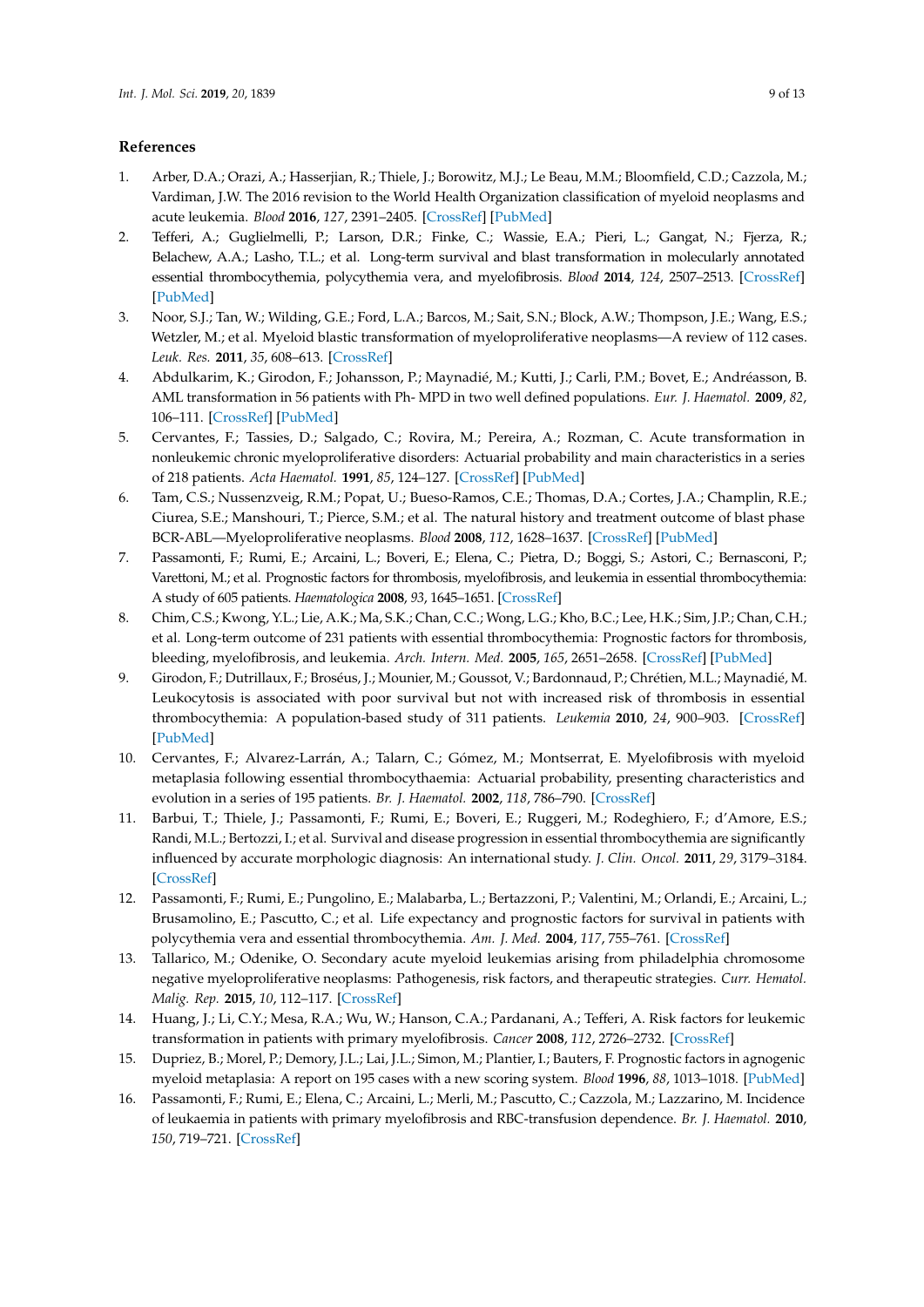- <span id="page-9-0"></span>17. Tefferi, A.; Vaidya, R.; Caramazza, D.; Finke, C.; Lasho, T.; Pardanani, A. Circulating interleukin (IL)-8, IL-2R, IL-12, and IL-15 levels are independently prognostic in primary myelofibrosis: Comprehensive cytokine profiling study. *J. Clin. Oncol.* **2011**, *29*, 1356–1363. [\[CrossRef\]](http://dx.doi.org/10.1200/JCO.2010.32.9490)
- <span id="page-9-1"></span>18. Barbui, T.; Carobbio, A.; Finazzi, G.; Guglielmelli, P.; Salmoiraghi, S.; Rosti, V.; Rambaldi, A.; Vannucchi, A.M.; Barosi, G. Elevated C-reactive protein is associated with shortened leukemia-free survival in patients with myelofibrosis. *Leukemia* **2013**, *27*, 2084–2086. [\[CrossRef\]](http://dx.doi.org/10.1038/leu.2013.207)
- <span id="page-9-2"></span>19. Gangat, N.; Caramazza, D.; Vaidya, R.; George, G.; Begna, K.; Schwager, S.; Van Dyke, D.; Hanson, C.; Wu, W.; Pardanani, A.; et al. DIPSS plus: A refined Dynamic International Prognostic Scoring System for primary myelofibrosis that incorporates prognostic information from karyotype, platelet count, and transfusion status. *J. Clin. Oncol.* **2011**, *29*, 392–397. [\[CrossRef\]](http://dx.doi.org/10.1200/JCO.2010.32.2446) [\[PubMed\]](http://www.ncbi.nlm.nih.gov/pubmed/21149668)
- <span id="page-9-3"></span>20. Vaidya, R.; Caramazza, D.; Begna, K.H.; Gangat, N.; Van Dyke, D.L.; Hanson, C.A.; Pardanani, A.; Tefferi, A. Monosomal karyotype in primary myelofibrosis is detrimental to both overall and leukemia-free survival. *Blood* **2011**, *117*, 5612–5615. [\[CrossRef\]](http://dx.doi.org/10.1182/blood-2010-11-320002)
- <span id="page-9-4"></span>21. Finazzi, G.; Caruso, V.; Marchioli, R.; Capnist, G.; Chisesi, T.; Finelli, C.; Gugliotta, L.; Landolfi, R.; Kutti, J.; Gisslinger, H.; et al. ECLAP Investigators. Acute leukemia in polycythemia vera: An analysis of 1638 patients enrolled in a prospective observational study. *Blood* **2005**, *105*, 2664–2670. [\[CrossRef\]](http://dx.doi.org/10.1182/blood-2004-09-3426) [\[PubMed\]](http://www.ncbi.nlm.nih.gov/pubmed/15585653)
- <span id="page-9-5"></span>22. Berk, P.D.; Wasserman, L.R.; Fruchtman, S.M.; Goldberg, J.D. Treatment of polycythemia vera: A summary of clinical trials conducted by the Polycythemia Vera Study Group. In *Polycythemia Vera and the Myeloproliferative Disorders*; Wasserman, L.R., Berk, P.D., Berlin, N.I., Eds.; WB Saunders: Philadelphia, PA, USA, 1995; pp. 166–194.
- <span id="page-9-6"></span>23. Tefferi, A.; Rumi, E.; Finazzi, G.; Gisslinger, H.; Vannucchi, A.M.; Rodeghiero, F.; Randi, M.L.; Vaidya, R.; Cazzola, M.; Rambaldi, A.; et al. Survival and prognosis among 1545 patients with contemporary polycythemia vera: An international study. *Leukemia* **2013**, *27*, 1874–1881. [\[CrossRef\]](http://dx.doi.org/10.1038/leu.2013.163)
- <span id="page-9-7"></span>24. Marchioli, R.; Finazzi, G.; Landolfi, R.; Kutti, J.; Gisslinger, H.; Patrono, C.; Marilus, R.; Villegas, A.; Tognoni, G.; Barbui, T. Vascular and neoplastic risk in a large cohort of patients with polycythemia vera. *J. Clin. Oncol.* **2005**, *23*, 2224–2232. [\[CrossRef\]](http://dx.doi.org/10.1200/JCO.2005.07.062)
- <span id="page-9-8"></span>25. Gangat, N.; Strand, J.; Li, C.Y.; Wu, W.; Pardanani, A.; Tefferi, A. Leucocytosis in polycythaemia vera predicts both inferior survival and leukaemic transformation. *Br. J. Haematol.* **2007**, *138*, 354–358. [\[CrossRef\]](http://dx.doi.org/10.1111/j.1365-2141.2007.06674.x)
- <span id="page-9-9"></span>26. Gangat, N.; Wolanskyj, A.P.; McClure, R.F.; Li, C.Y.; Schwager, S.; Wu, W.; Tefferi, A. Risk stratification for survival and leukemic transformation in essential thrombocythemia: A single institutional study of 605 patients. *Leukemia* **2007**, *21*, 270–276. [\[CrossRef\]](http://dx.doi.org/10.1038/sj.leu.2404500)
- <span id="page-9-10"></span>27. Palandri, F.; Catani, L.; Testoni, N.; Ottaviani, E.; Polverelli, N.; Fiacchini, M.; De Vivo, A.; Salmi, F.; Lucchesi, A.; Baccarani, M.; et al. Long-term follow-up of 386 consecutive patients with essential thrombocythemia: Safety of cytoreductive therapy. *Am. J. Hematol.* **2009**, *84*, 215–220. [\[CrossRef\]](http://dx.doi.org/10.1002/ajh.21360)
- <span id="page-9-11"></span>28. Vannucchi, A.M.; Lasho, T.L.; Guglielmelli, P.; Biamonte, F.; Pardanani, A.; Pereira, A.; Finke, C.; Score, J.; Gangat, N.; Mannarelli, C.; et al. Mutations and prognosis in primary myelofibrosis. *Leukemia* **2013**, *27*, 1861–1869. [\[CrossRef\]](http://dx.doi.org/10.1038/leu.2013.119) [\[PubMed\]](http://www.ncbi.nlm.nih.gov/pubmed/23619563)
- 29. Tefferi, A.; Guglielmelli, P.; Lasho, T.L.; Rotunno, G.; Finke, C.; Mannarelli, C.; Belachew, A.A.; Pancrazzi, A.; Wassie, E.A.; Ketterling, R.P.; et al. CALR and ASXL1 mutations-based molecular prognostication in primary myelofibrosis: An international study of 570 patients. *Leukemia* **2014**, *28*, 1494–1500. [\[CrossRef\]](http://dx.doi.org/10.1038/leu.2014.57)
- <span id="page-9-13"></span>30. Tefferi, A.; Lasho, T.; Finke, C.; Elala, Y.; Hanson, C.A.; Ketterling, R.P.; Gangat, N.; Pardanani, A. Targeted deep sequencing in primary myelofibrosis. *Blood Adv.* **2016**, *1*, 105–111. [\[CrossRef\]](http://dx.doi.org/10.1182/bloodadvances.2016000208) [\[PubMed\]](http://www.ncbi.nlm.nih.gov/pubmed/29296803)
- 31. Tefferi, A.; Lasho, T.L.; Abdel-Wahab, O.; Guglielmelli, P.; Patel, J.; Caramazza, D.; Pieri, L.; Finke, C.M.; Kilpivaara, O.; Wadleigh, M.; et al. IDH1 and IDH2 mutation studies in 1473 patients with chronic-, fibroticor blast-phase essential thrombocythemia, polycythemia vera or myelofibrosis. *Leukemia* **2010**, *24*, 1302–1309. [\[CrossRef\]](http://dx.doi.org/10.1038/leu.2010.113) [\[PubMed\]](http://www.ncbi.nlm.nih.gov/pubmed/20508616)
- <span id="page-9-12"></span>32. Pardanani, A.; Lasho, T.L.; Finke, C.M.; Mai, M.; McClure, R.F.; Tefferi, A. IDH1 and IDH2 mutation analysis in chronic- and blast-phase myeloproliferative neoplasms. *Leukemia* **2010**, *24*, 1146–1151. [\[CrossRef\]](http://dx.doi.org/10.1038/leu.2010.77) [\[PubMed\]](http://www.ncbi.nlm.nih.gov/pubmed/20410924)
- <span id="page-9-14"></span>33. Tefferi, A.; Lasho, T.; Guglielmelli, P.; Finke, C.M.; Rotunno, G.; Elala, Y.; Pacilli, A.; Hanson, C.A.; Pancrazzi, A.; Ketterling, R.P.; et al. Targeted deep sequencing in polycythemia vera and essential thrombocythemia. *Blood Adv.* **2016**, *1*, 21–30. [\[CrossRef\]](http://dx.doi.org/10.1182/bloodadvances.2016000216) [\[PubMed\]](http://www.ncbi.nlm.nih.gov/pubmed/29296692)
- <span id="page-9-15"></span>34. Thiele, J.; Kvasnicka, H.M. Hematopathologic findings in chronic idiopathic myelofibrosis. *Semin. Oncol.* **2005**, *32*, 380–394. [\[CrossRef\]](http://dx.doi.org/10.1053/j.seminoncol.2005.04.010) [\[PubMed\]](http://www.ncbi.nlm.nih.gov/pubmed/16202684)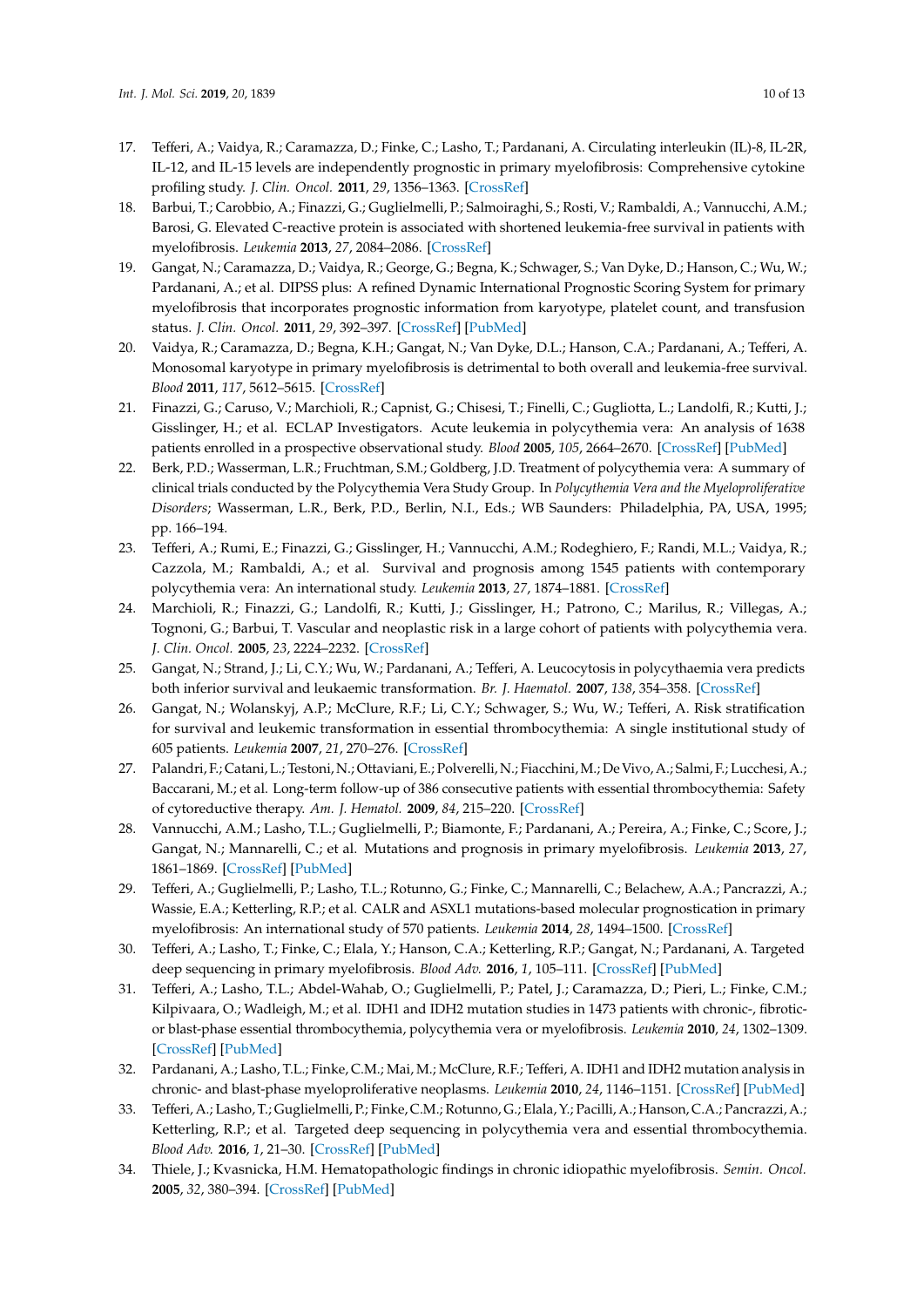- <span id="page-10-0"></span>35. Thiele, J.; Kvasnicka, H.M.; Diehl, V. Bone marrow CD34+ progenitor cells in Philadelphia chromosome-negative chronic myeloproliferative disorders—A clinicopathological study on 575 patients. *Leuk. Lymphoma* **2005**, *46*, 709–715. [\[CrossRef\]](http://dx.doi.org/10.1080/10428190500046554)
- <span id="page-10-1"></span>36. Orazi, A.; O'Malley, D.P.; Jiang, J.; Vance, G.H.; Thomas, J.; Czader, M.; Fang, W.; An, C.; Banks, P.M. Acute panmyelosis with myelofibrosis: An entity distinct from acute megakaryoblastic leukemia. *Mod. Pathol.* **2005**, *18*, 603–614. [\[CrossRef\]](http://dx.doi.org/10.1038/modpathol.3800348) [\[PubMed\]](http://www.ncbi.nlm.nih.gov/pubmed/15578075)
- <span id="page-10-2"></span>37. Geyer, J.T.; Margolskee, E.; Boiocchi, L.; Hasserjian, R.P.; Gianelli, U.; Orazi, A. Disease Progression in Myeloproliferative Neoplasms: Revisiting the Criteria for "Accelerated Phase". *Mod. Pathol.* **2018**, *31*, 517.
- <span id="page-10-3"></span>38. Boiocchi, L.; Espinal-Witter, R.; Geyer, J.T.; Steinhilber, J.; Bonzheim, I.; Knowles, D.M.; Fend, F.; Orazi, A. Development of monocytosis in patients with primary myelofibrosis indicates an accelerated phase of the disease. *Mod. Pathol.* **2013**, *26*, 204–212. [\[CrossRef\]](http://dx.doi.org/10.1038/modpathol.2012.165)
- <span id="page-10-4"></span>39. Boiocchi, L.; Gianelli, U.; Iurlo, A.; Fend, F.; Bonzheim, I.; Cattaneo, D.; Knowles, D.M.; Orazi, A. Neutrophilic leukocytosis in advanced stage polycythemia vera: hematopathologic features and prognostic implications. *Mod. Pathol.* **2015**, *28*, 1448–1457. [\[CrossRef\]](http://dx.doi.org/10.1038/modpathol.2015.100) [\[PubMed\]](http://www.ncbi.nlm.nih.gov/pubmed/26336886)
- <span id="page-10-5"></span>40. Tefferi, A.; Nicolosi, M.; Mudireddy, M.; Lasho, T.L.; Gangat, N.; Begna, K.H.; Hanson, C.A.; Ketterling, R.P.; Pardanani, A. Revised cytogenetic risk stratification in primary myelofibrosis: Analysis based on 1002 informative patients. *Leukemia* **2018**, *32*, 1189–1199. [\[CrossRef\]](http://dx.doi.org/10.1038/s41375-018-0018-z)
- <span id="page-10-6"></span>41. Campbell, P.J.; Baxter, E.J.; Beer, P.A.; Scott, L.M.; Bench, A.J.; Huntly, B.J.; Erber, W.N.; Kusec, R.; Larsen, T.S.; Giraudier, S.; et al. Mutation of JAK2 in the myeloproliferative disorders: Timing, clonality studies, cytogenetic associations, and role in leukemic transformation. *Blood* **2006**, *108*, 3548–3555. [\[CrossRef\]](http://dx.doi.org/10.1182/blood-2005-12-013748)
- <span id="page-10-7"></span>42. Theocharides, A.; Boissinot, M.; Girodon, F.; Garand, R.; Teo, S.S.; Lippert, E.; Talmant, P.; Tichelli, A.; Hermouet, S.; Skoda, R.C. Leukemic blasts in transformed JAK2-V617F-positive myeloproliferative disorders are frequently negative for the JAK2-V617F mutation. *Blood* **2007**, *110*, 375–379. [\[CrossRef\]](http://dx.doi.org/10.1182/blood-2006-12-062125)
- <span id="page-10-8"></span>43. Green, A.; Beer, P. Somatic mutations of IDH1 and IDH2 in the leukemic transformation of myeloproliferative neoplasms. *N. Engl. J. Med.* **2010**, *362*, 369–370. [\[CrossRef\]](http://dx.doi.org/10.1056/NEJMc0910063)
- 44. Abdel-Wahab, O.; Manshouri, T.; Patel, J.; Harris, K.; Yao, J.; Hedvat, C.; Heguy, A.; Bueso-Ramos, C.; Kantarjian, H.; Levine, R.L.; et al. Genetic analysis of transforming events that convert chronic myeloproliferative neoplasms to leukemias. *Cancer Res.* **2010**, *70*, 447–452. [\[CrossRef\]](http://dx.doi.org/10.1158/0008-5472.CAN-09-3783) [\[PubMed\]](http://www.ncbi.nlm.nih.gov/pubmed/20068184)
- 45. Zhang, S.J.; Rampal, R.; Manshouri, T.; Patel, J.; Mensah, N.; Kayserian, A.; Hricik, T.; Heguy, A.; Hedvat, C.; Gönen, M.; et al. Genetic analysis of patients with leukemic transformation of myeloproliferative neoplasms shows recurrent SRSF2 mutations that are associated with adverse outcome. *Blood* **2012**, *119*, 4480–4485. [\[CrossRef\]](http://dx.doi.org/10.1182/blood-2011-11-390252) [\[PubMed\]](http://www.ncbi.nlm.nih.gov/pubmed/22431577)
- <span id="page-10-9"></span>46. Rampal, R.; Ahn, J.; Abdel-Wahab, O.; Nahas, M.; Wang, K.; Lipson, D.; Otto, G.A.; Yelensky, R.; Hricik, T.; McKenney, A.S.; et al. Genomic and functional analysis of leukemic transformation of myeloproliferative neoplasms. *Proc. Natl. Acad. Sci. USA* **2014**, *111*, E5401–E5410. [\[CrossRef\]](http://dx.doi.org/10.1073/pnas.1407792111)
- <span id="page-10-10"></span>47. Lundberg, P.; Karow, A.; Nienhold, R.; Looser, R.; Hao-Shen, H.; Nissen, I.; Girsberger, S.; Lehmann, T.; Passweg, J.; Stern, M.; et al. Clonal evolution and clinical correlates of somatic mutations in myeloproliferative neoplasms. *Blood* **2014**, *123*, 2220–2228. [\[CrossRef\]](http://dx.doi.org/10.1182/blood-2013-11-537167)
- <span id="page-10-11"></span>48. Tefferi, A. Primary myelofibrosis: 2019 update on diagnosis, risk-stratification and management. *Am. J. Hematol.* **2018**, *93*, 1551–1560. [\[CrossRef\]](http://dx.doi.org/10.1002/ajh.25230)
- <span id="page-10-12"></span>49. Mesa, R.A.; Li, C.Y.; Ketterling, R.P.; Schroeder, G.S.; Knudson, R.A.; Tefferi, A. Leukemic transformation in myelofibrosis with myeloid metaplasia: A single-institution experience with 91 cases. *Blood* **2005**, *105*, 973–977. [\[CrossRef\]](http://dx.doi.org/10.1182/blood-2004-07-2864)
- 50. Cervantes, F.; Mesa, R.; Barosi, G. New and old treatment modalities in primary myelofibrosis. *Cancer J.* **2007**, *13*, 377–383. [\[CrossRef\]](http://dx.doi.org/10.1097/PPO.0b013e31815a7c0a)
- <span id="page-10-13"></span>51. Passamonti, F.; Rumi, E.; Arcaini, L.; Castagnola, C.; Lunghi, M.; Bernasconi, P.; Della Porta, M.G.; Columbo, N.; Pascutto, C.; Cazzola, M.; et al. Leukemic transformation of polycythemia vera: A single center study of 23 patients. *Cancer* **2005**, *104*, 1032–1036. [\[CrossRef\]](http://dx.doi.org/10.1002/cncr.21297)
- <span id="page-10-14"></span>52. Thepot, S.; Itzykson, R.; Seegers, V.; Raffoux, E.; Quesnel, B.; Chait, Y.; Sorin, L.; Dreyfus, F.; Cluzeau, T.; Delaunay, J.; et al. Groupe Francophone des Myelodysplasies (GFM). Treatment of progression of Philadelphia-negative myeloproliferative neoplasms to myelodysplastic syndrome or acute myeloid leukemia by azacitidine: A report on 54 cases on the behalf of the Groupe Francophone des Myelodysplasies (GFM). *Blood* **2010**, *116*, 3735–3742. [\[PubMed\]](http://www.ncbi.nlm.nih.gov/pubmed/20664061)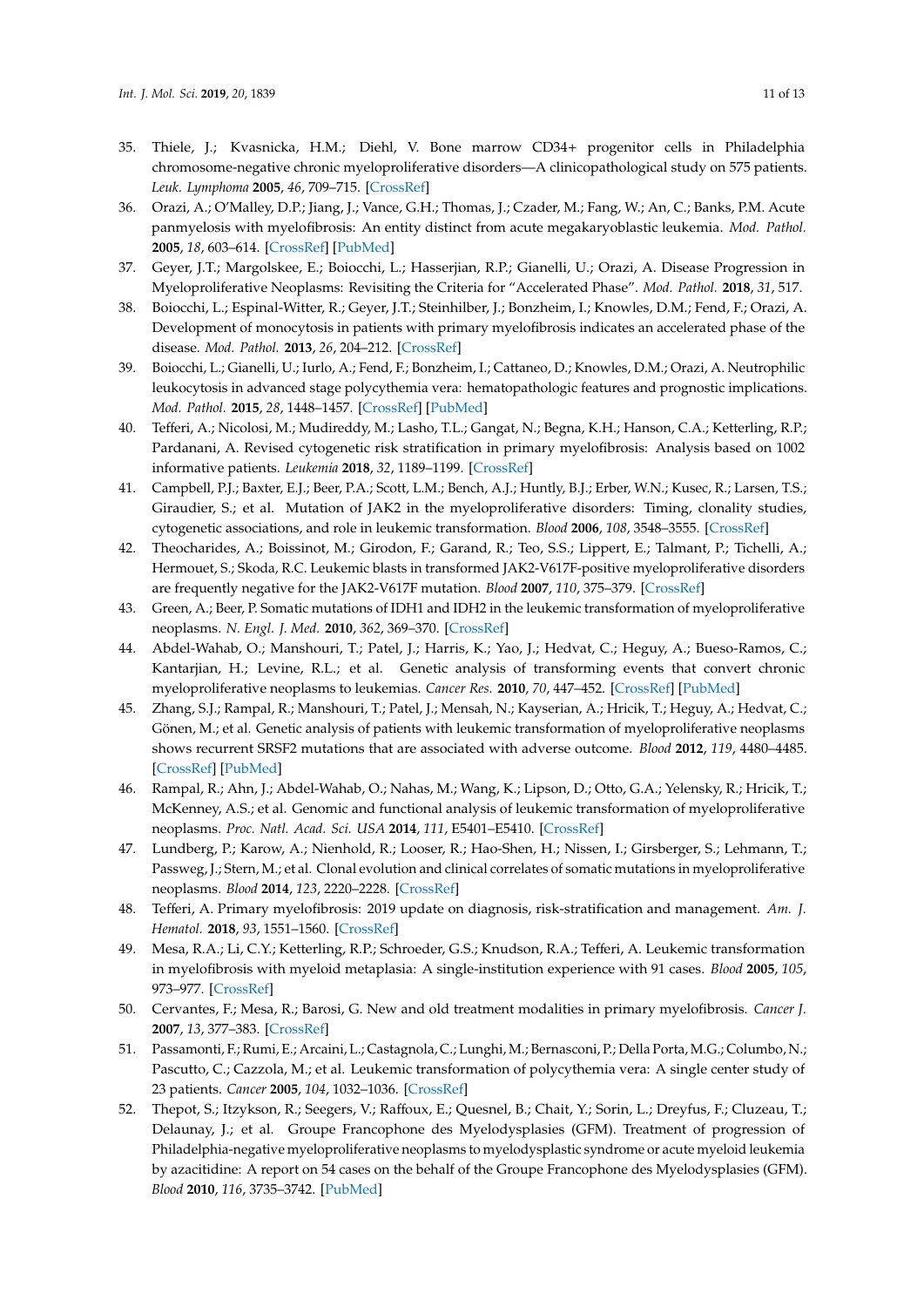- <span id="page-11-0"></span>53. Andriani, A.; Montanaro, M.; Voso, M.T.; Villivà, N.; Ciccone, F.; Andrizzi, C.; De Gregoris, C.; Di Veroli, A.; Maurillo, L.; Alimena, G.; et al. Azacytidine for the treatment of retrospective analysis from the Gruppo Laziale for the study of Ph-negative MPN. *Leuk. Res.* **2015**, *39*, 801–814. [\[CrossRef\]](http://dx.doi.org/10.1016/j.leukres.2015.03.001) [\[PubMed\]](http://www.ncbi.nlm.nih.gov/pubmed/26065981)
- <span id="page-11-1"></span>54. Badar, T.; Kantarjian, H.M.; Ravandi, F.; Jabbour, E.; Borthakur, G.; Cortes, J.E.; Pemmaraju, N.; Pierce, S.R.; Newberry, K.J.; Daver, N.; et al. Therapeutic benefit of decitabine, a hypomethylating agent, in patients with high-risk primary myelofibrosis and myeloproliferative neoplasm in accelerated or blastic/acute myeloid leukemia phase. *Leuk. Res.* **2015**, *39*, 950–956. [\[CrossRef\]](http://dx.doi.org/10.1016/j.leukres.2015.06.001)
- <span id="page-11-2"></span>55. Eghtedar, A.; Verstovsek, S.; Estrov, Z.; Burger, J.; Cortes, J.; Bivins, C.; Faderl, S.; Ferrajoli, A.; Borthakur, G.; George, S.; et al. Phase 2 study of the JAK kinase inhibitor ruxolitinib in patients with refractory leukemias, including postmyeloproliferative neoplasm acute myeloid leukemia. *Blood* **2012**, *119*, 4614–4618. [\[CrossRef\]](http://dx.doi.org/10.1182/blood-2011-12-400051)
- <span id="page-11-3"></span>56. Pemmaraju, N.; Kantarjian, H.; Kadia, T.; Cortes, J.; Borthakur, G.; Newberry, K.; Garcia-Manero, G.; Ravandi, F.; Jabbour, E.; Dellasala, S.; et al. A phase I/II study of the Janus kinase (JAK)1 and 2 inhibitor ruxolitinib in patients with relapsed or refractory acute myeloid leukemia. *Clin. Lymphoma Myeloma Leuk.* **2015**, *15*, 171–176. [\[CrossRef\]](http://dx.doi.org/10.1016/j.clml.2014.08.003) [\[PubMed\]](http://www.ncbi.nlm.nih.gov/pubmed/25441108)
- <span id="page-11-4"></span>57. Rampal, R.K.; Mascarenhas, J.O.; Kosiorek, H.E.; Price, L.; Berenzon, D.; Hexner, E.; Abboud, C.N.; Kremyanskaya, M.; Weinberg, R.S.; Salama, M.E.; et al. Safety and efficacy of combined ruxolitinib and decitabine in accelerated and blast-phase myeloproliferative neoplasms. *Blood Adv.* **2018**, *2*, 3572–3580. [\[CrossRef\]](http://dx.doi.org/10.1182/bloodadvances.2018019661)
- <span id="page-11-5"></span>58. Bose, P.; Verstovsek, S.; Gasior, Y.; Jain, N.; Jabbour, E.J.; Estrov, Z.; Alvarado, Y.; DiNardo, C.D.; Pemmaraju, N.; Kornblau, S.M.; et al. Phase I/II study of ruxolitinib (RUX) with decitabine (DAC) in patients with post-myeloproliferative neoplasm acute myeloid leukemia (post-MPN AML): Phase I results [abstract]. *Blood* **2016**, *128*, 4262.
- <span id="page-11-6"></span>59. Odenike, O. How I treat the blast phase of Philadelphia chromosome-negative myeloproliferative neoplasms. *Blood* **2018**, *132*, 2339–2350.
- <span id="page-11-7"></span>60. Wang, J.C.; Chen, W.; Nallusamy, S.; Chen, C.; Novetsky, A.D. Hypermethylation of the P15INK4b and P16INK4a in agnogenic myeloid metaplasia (AMM) and AMM in leukaemic transformation. *Br. J. Haematol.* **2002**, *116*, 582–586. [\[CrossRef\]](http://dx.doi.org/10.1046/j.0007-1048.2001.03319.x)
- <span id="page-11-8"></span>61. Chen, J.; Odenike, O.; Rowley, J.D. Leukaemogenesis: More than mutant genes. *Nat. Rev. Cancer* **2010**, *10*, 23–36. [\[CrossRef\]](http://dx.doi.org/10.1038/nrc2765) [\[PubMed\]](http://www.ncbi.nlm.nih.gov/pubmed/20029422)
- <span id="page-11-9"></span>62. Khan, M.; Siddiqi, R.; Gangat, N. Therapeutic options for leukemic transformation in patients with myeloproliferative neoplasms. *Leuk. Res.* **2017**, *63*, 78–84. [\[CrossRef\]](http://dx.doi.org/10.1016/j.leukres.2017.10.009) [\[PubMed\]](http://www.ncbi.nlm.nih.gov/pubmed/29121538)
- <span id="page-11-10"></span>63. Mascarenhas, J.; Navada, S.; Malone, A.; Rodriguez, A.; Najfeld, V.; Hoffman, R. Therapeutic options for patients with myelofibrosis in blast phase. *Leuk. Res.* **2010**, *34*, 1246–1249. [\[CrossRef\]](http://dx.doi.org/10.1016/j.leukres.2010.05.008)
- <span id="page-11-11"></span>64. Kim, H.P.; Gerhard, B.; Harasym, T.O.; Mayer, L.D.; Hogge, D.E. Liposomal encapsulation of a synergistic molar ratio of cytarabine and daunorubicin enhances selective toxicity for acute myeloid leukemia progenitors as compared to analogous normal hematopoietic cells. *Exp. Hematol.* **2011**, *39*, 741–750. [\[CrossRef\]](http://dx.doi.org/10.1016/j.exphem.2011.04.001) [\[PubMed\]](http://www.ncbi.nlm.nih.gov/pubmed/21530609)
- <span id="page-11-12"></span>65. Lim, W.S.; Tardi, P.G.; Xie, X.; Fan, M.; Huang, R.; Ciofani, T.; Harasym, T.O.; Mayer, L.D. Schedule- and dose-dependency of CPX-351, a synergistic fixed ratio cytarabine:daunorubicin formulation, in consolidation treatment against human leukemia xenografts. *Leuk. Lymphoma* **2010**, *51*, 1536–1542. [\[CrossRef\]](http://dx.doi.org/10.3109/10428194.2010.490312)
- <span id="page-11-13"></span>66. Brunetti, C.; Anelli, L.; Zagaria, A.; Specchia, G.; Albano, F. CPX-351 in acute myeloid leukemia: Can a new formulation maximize the efficacy of old compounds? *Expert Rev. Hematol.* **2017**, *10*, 853–862. [\[CrossRef\]](http://dx.doi.org/10.1080/17474086.2017.1369400) [\[PubMed\]](http://www.ncbi.nlm.nih.gov/pubmed/28814164)
- <span id="page-11-14"></span>67. Lancet, J.E.; Uy, G.L.; Cortes, J.E.; Newell, L.F.; Lin, T.L.; Ritchie, E.K.; Stuart, R.K.; Strickland, S.A.; Hogge, D.; Solomon, S.R.; et al. CPX-351 (cytarabine and daunorubicin) Liposome for Injection Versus Conventional Cytarabine Plus Daunorubicin in Older Patients with Newly Diagnosed Secondary Acute Myeloid Leukemia. *J. Clin. Oncol.* **2018**, *36*, 2684–2692. [\[CrossRef\]](http://dx.doi.org/10.1200/JCO.2017.77.6112)
- <span id="page-11-15"></span>68. Cheung, E.; Perissinotti, A.J.; Bixby, D.L.; Burke, P.W.; Pettit, K.M.; Benitez, L.L.; Brown, J.; Scappaticci, G.B.; Marini, B.L. The leukemia strikes back: A review of pathogenesis and treatment of secondary AML. *Ann. Hematol.* **2019**, *98*, 541–559. [\[CrossRef\]](http://dx.doi.org/10.1007/s00277-019-03606-0) [\[PubMed\]](http://www.ncbi.nlm.nih.gov/pubmed/30666431)
- <span id="page-11-16"></span>69. Shi, J.; Vakoc, C.R. The mechanisms behind the therapeutic activity of BET bromodomain inhibition. *Mol. Cell* **2014**, *54*, 728–736. [\[CrossRef\]](http://dx.doi.org/10.1016/j.molcel.2014.05.016)